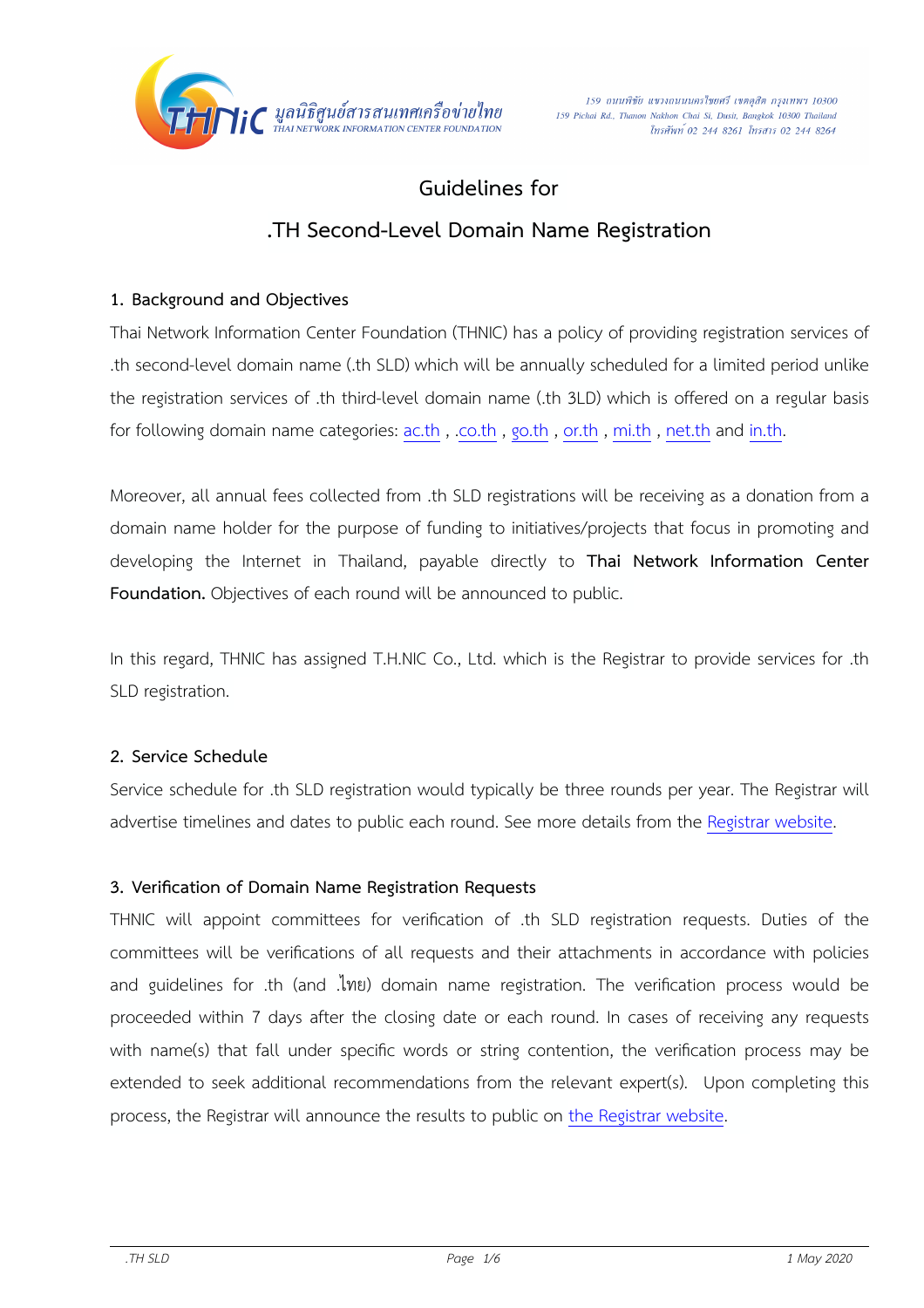

### **4. Specific Conditions of Domain Name Registration**

General conditions of .th SLD registration will be in accordance to .th Domain Name Registration Policy except following specific conditions:

#### **4.1. Submission of Domain Name Registration Requests**

Users must be member of .th Domain Name Management System and proceed to submit .th SLD registration request(s) in the system, and attach supporting documents within the last day of services each round. For queries or more information, please contact the Registrar at following channels:

- Email: [sld@thnic.co.th](mailto:sld@thnic.co.th)
- Phone: 02-105-4007
- Facsimile: 02-564-8033

#### **4.2. Qualifications of Domain Name Holders**

All types of organizations according to Thai law, natural person who are Thai citizen, foreigner who owned a trademark registered with the Department of Intellectual Property, Ministry of Commerce.

#### **4.3. Domain Name Format**

Domain Name Format is <name>.th

Length of string must contain at least two characters and at most 63 characters.

#### **4.4. Criteria of Domain Naming**

- 4.4.1. Each .th domain name must consist of English alphabet (a-z) and/or Arabic numerals (0-9).
- 4.4.2. Domain naming may contain hyphen (-) inserted between alphabet or number, but not permitted to insert adjoin with each other. It is not allowed to use neither as the first letter nor the last letter.
- 4.4.3. Domain name must be English name of organizations, trademarks, or natural person only. Project names are not included.
	- 4.4.3.1. In case of domain naming derives from organization name, domain name must explicitly imply to its name; or full name; or abbreviations of any part of the organization name. It is not permitted to switch order, add characters or numerals.
	- 4.4.3.2. In case of domain naming derives from trademark, domain name must be the same in all respects, in both alphabets and numbers, with trademark. It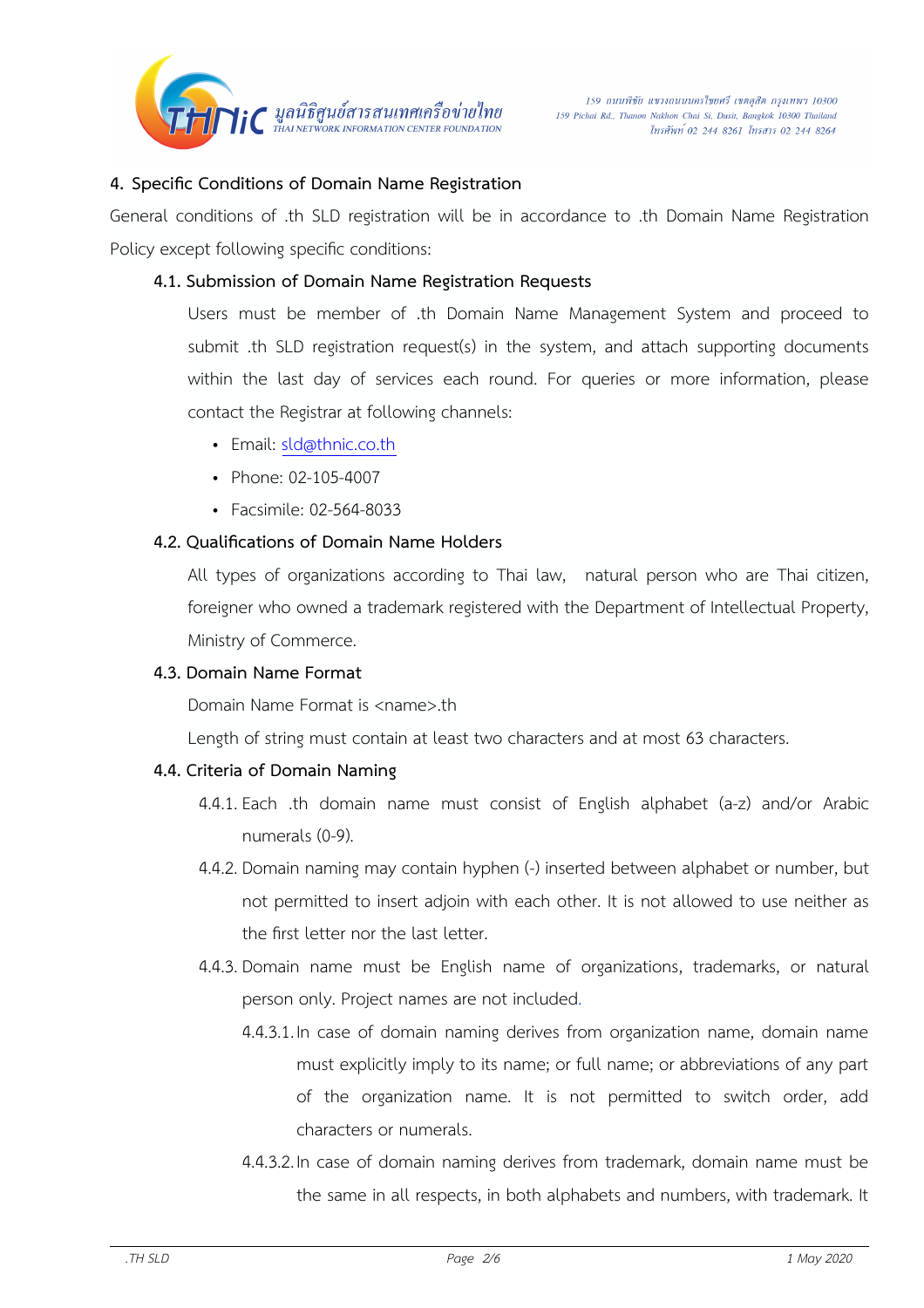

is not permitted to transform any marks or pictures to be names, words, or alphabets.

- 4.4.3.3. In case of domain naming derives from natural person's first name and/or last name, domain name must be the same in all respects. It is not permitted to add characters or numerals.
- 4.4.3.4. Domain name cannot be reserved names specified in cause 5 of .th [Domain Name Registration Policy.](https://www.thnic.or.th/wp-content/uploads/2020/05/thPolicy-Final-May2563-EN.pdf)

### **4.5. .ไทย Domain Name**

Each .th domain name will be entitle to register one .ไทย domain name with no additional fee. Criteria of .ไทย domain naming is in accordance with .ไทย [Doman Name](https://www.thnic.or.th/wp-content/uploads/2020/05/thPolicy-Final-May2563-EN.pdf)  [Registration Policy](https://www.thnic.or.th/wp-content/uploads/2020/05/thPolicy-Final-May2563-EN.pdf).

#### **4.6. Specific Words**

In any case of domain name applications requesting to use following phrases, the verification process may be extended to seek additional advices from the applicable professional(s).

4.6.1. Community Name

Refer to names indicating to the representative of or a gathering of a particular group of people or the same interests group based on historical, cultural, or social implying of one identity, such as nationality, race or ethnicity, religion, belief, culture or particular social origin or group, political opinion, membership of a national minority, disability, age, and/or a language or linguistic group (nonexhaustive) and those names which refer to particular institutes, such as those subject to national regulation (such as .bank, .pharmacy) or those that are indicated or targeted to a population or industry that is vulnerable to online fraud or abuse.

- 4.6.2. Geographic Name
- 4.6.3.Public Name

Refer to common names which are well-known to the public or community in the state widely or names used in everyday life such as the name of public park, natural resource, etc.

- 4.6.4.The Name of Thailand National Industry
- 4.6.5.The Name of Thailand Cultural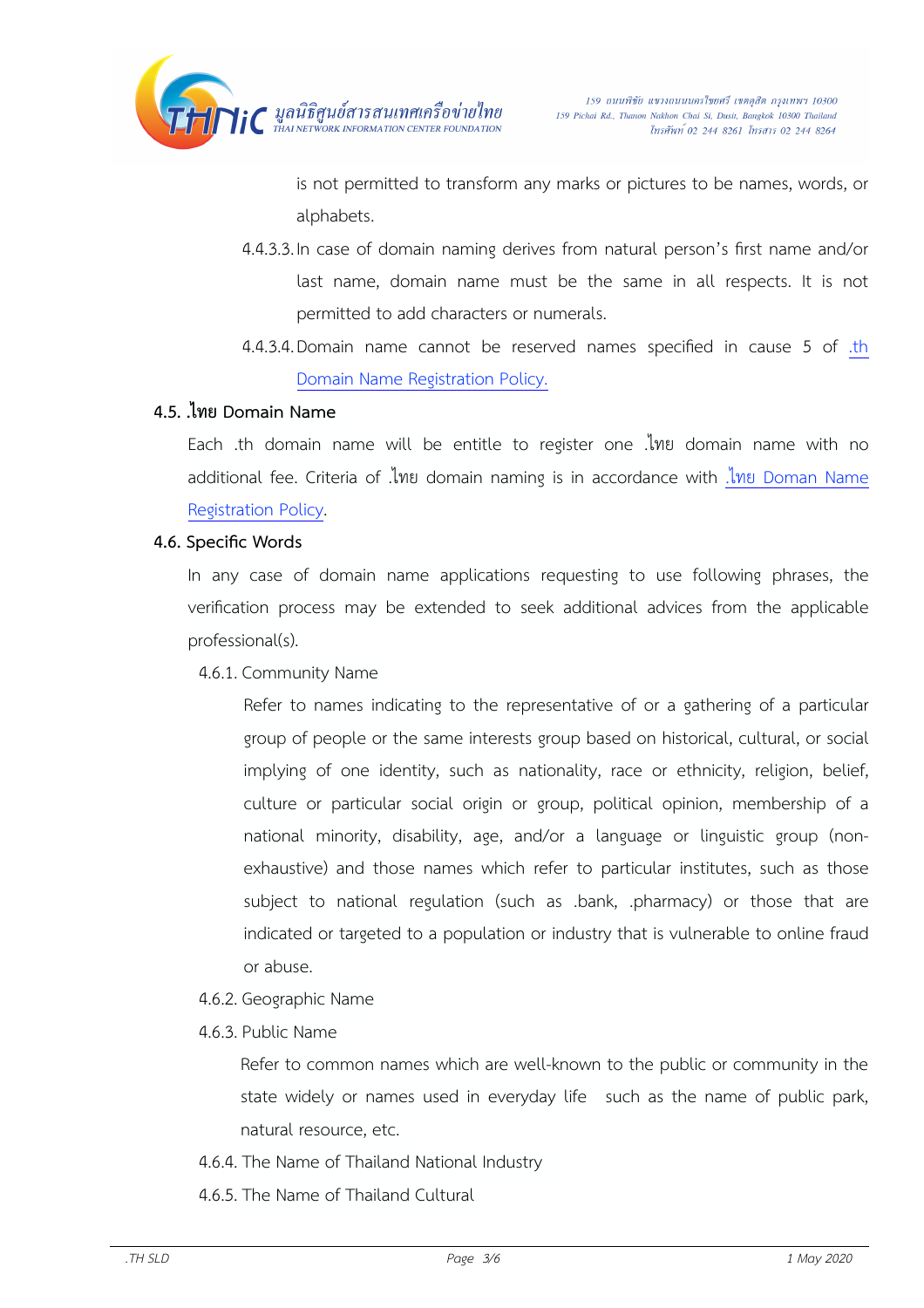

- 4.6.6. Homophone with .th SLD, both existing domain names and the names under this procedure, including the name(s) with a combination of the similarity spelled names which may cause any confusion to the public in identifying ownership of other entrepreneurs.
- 4.6.7. Identical names with Thai government offices, international organization, or special organization in both abbreviation and full formal name.
- 4.6.8. Any other names that is suggested by the committees to obtain additional advices from the relevant experts.

## **4.7. Fees Schedule**

- 4.7.1. Application fee is Baht 10,000.- (Ten Thousand Baht only) per one domain name (VAT included). Users can arrange payment to the **Registrar** as payment channels displayed on [the Registrar website.](https://www.thnic.co.th/en/payment/)
- 4.7.2. Domain name registration fee is Baht 100,000.- (One Hundred Thousand Baht only) per one domain name per year. Successful applicants can proceed payment as donation to **Thai Network Information Center Foundation** as payment channels displayed on [THNIC website](https://www.thnic.or.th/en/donation-en).
- 4.7.3. Domain renewal fee is Baht 100,000.- (One Hundred Thousand Baht only) per one domain name per year. A domain name holder who wish to renew a domain name can proceed a donation payment to **Thai Network Information Center Foundation** same as cause 4.7.2.

## Remarks

- Bank charges or wiring fees will be applicant's responsibility.
- A registration request with no payment of fees or incomplete payment will be null and void.
- All fees are non-refundable for all cases.

## **5. String Contention**

When there is more than one qualified application that are identical or similar domain names will be called string contention sets, THNIC reserves all rights to apply following verification criteria for granting priorities:

5.1. Trademark owners who registered their trademark with the Department of Intellectual Property in Thailand will be granting the first priority. In case of a trademark with multiple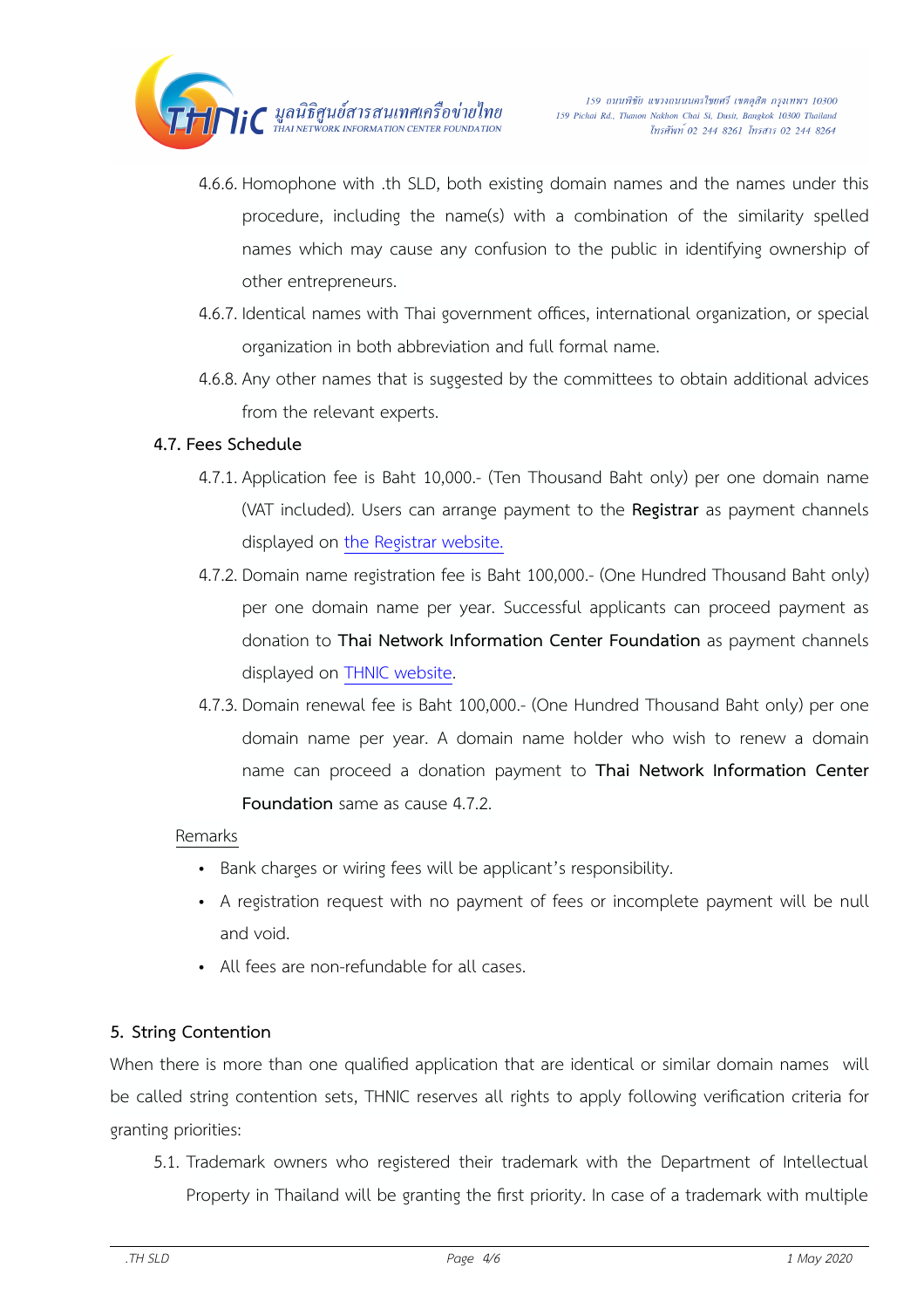

owners and each one use that trademark in good faith. Both parties shall come to an agreement before submitting the request. If cannot reach an agreement, legal evidences can be presenting at a later time. The committees reserve the rights to verify base on legal evidences and solely reserve the rights to reject the request.

- 5.2. Foreign trademark owner registered domain name by a local agent will be granting the second priority.
- 5.3. Domain holder of .th 3LD will be granting the third priority, except for registered domain names under Category 7 (.[in.th\)](http://in.th) will not be included.
- 5.4. All types of organization according to Thai law and Thai citizen who are not fall under any of cause 5.1 - 5.3 will be granting the last priority.

## **6. Dispute Resolution**

Refer to the .th and .ไทย [Domain Name Registration Policy](https://www.thnic.or.th/wp-content/uploads/2020/05/thPolicy-Final-May2563-EN.pdf). In any cases of of unsatisfied with the domain name evaluation result, a formal objection can be filed online at [the Registrar website](https://www.thnic.co.th/sld). A formal objection must be filed with evidence for verification, together with filing fee of Baht 20,000.- (Twenty Thousand only) per one petition. Payable to **Thai Network Information Center Foundation**. Filing fee is non-refundable in all cases.

THNIC will proceed to appoint dispute resolution panel from relevant professionals. The dispute resolution procedure will be launched within 30 days after the deadline of dispute submission period. Dispute resolution status will be announced at [the Registrar website](https://www.thnic.co.th/sld).

#### **7. Other terms**

- 7.1. THNIC reserves all the rights to make any changes of the terms and conditions, and other benefits without prior notice.
- 7.2. Any decision made by THNIC is final.
- 7.3. Any unmentioned term and condition which is not found in this guideline shall be complied with the .th and .ไทย [Domain Name Registration Policy](https://www.thnic.or.th/wp-content/uploads/2020/05/thPolicy-Final-May2563-EN.pdf) and relevant procedure practiced by the Registrar.